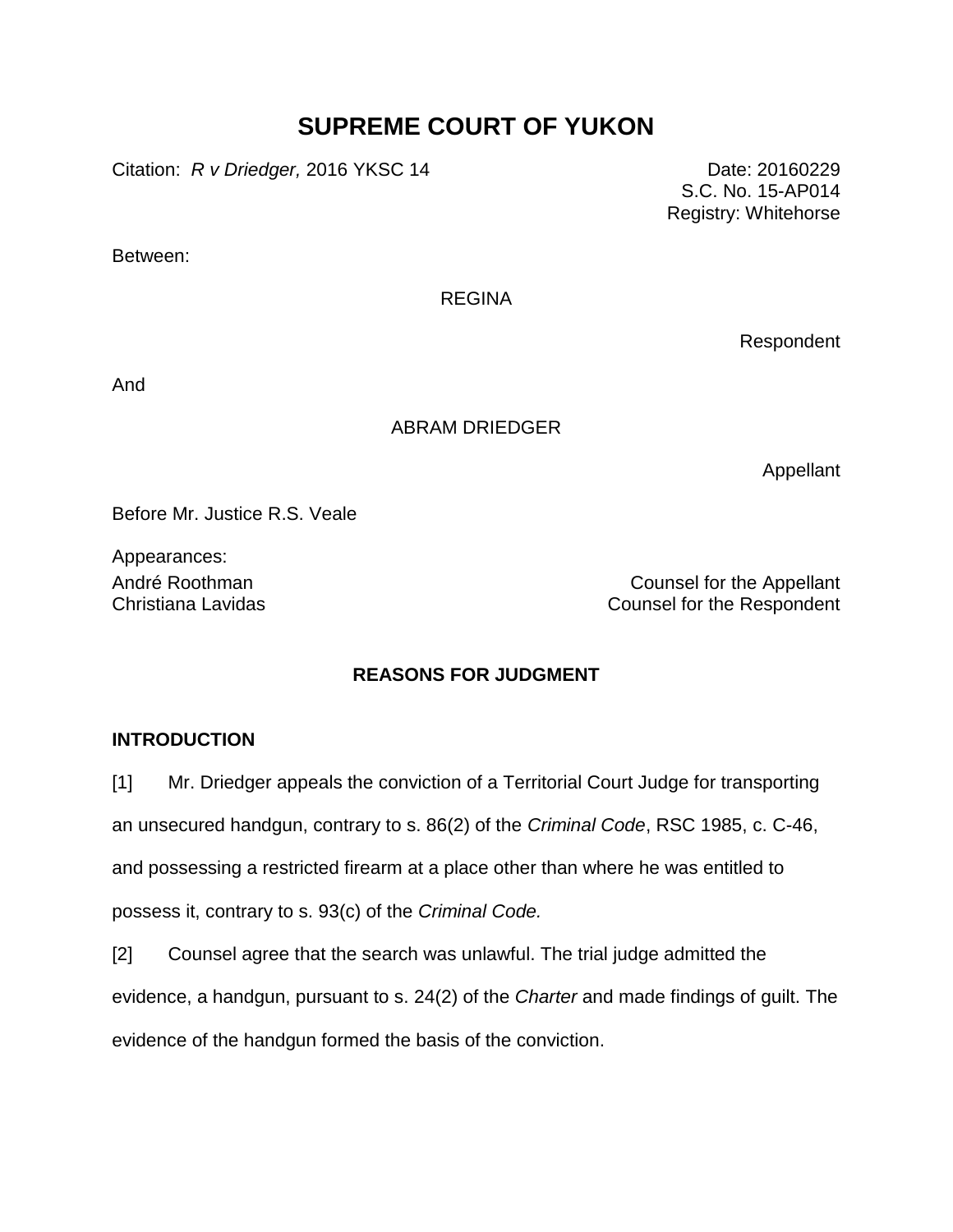[3] This appeal focuses on the trial judge's finding that Mr. Driedger consented to the search and the admission of the handgun under s. 24(2) of the *Charter*. In his reasons, the trial judge considered Mr. Driedger's consent in the context of his s. 24(2) analysis rather than as part of the consideration of whether s. 8 was breached.

[4] I reject the submission of the Respondent that the trial judge's reasons were not sufficient to allow for meaningful appellate review.

#### **THE FACTS**

[5] Mr. Driedger was driving on the Alaska Highway near Teslin, Yukon, when he was stopped at a roadside check on September 12, 2014. The check was set up to look for, among other things, contraventions of the *Wildlife Act*, R.S.Y. 2002, c. 229, as amended.

[6] After pulling over Mr. Driedger's vehicle, the Conservation Officer ("C.O.") involved in the check stop asked Mr. Driedger if he had any firearms. Mr. Driedger responded that he had firearms in his trailer that he was pulling.

[7] The C.O. observed what he believed to be a gun case behind the driver's seat. He asked Mr. Driedger to unlock the back door and he then took the gun case out of the vehicle. He opened the gun case and found the handgun, a restricted weapon, as well as an unloaded magazine and two loaded magazines. The C.O. assumed that he had authority to inspect the vehicle under the *Wildlife Act*.

[8] The incident took five minutes and Mr. Driedger remained in his seat.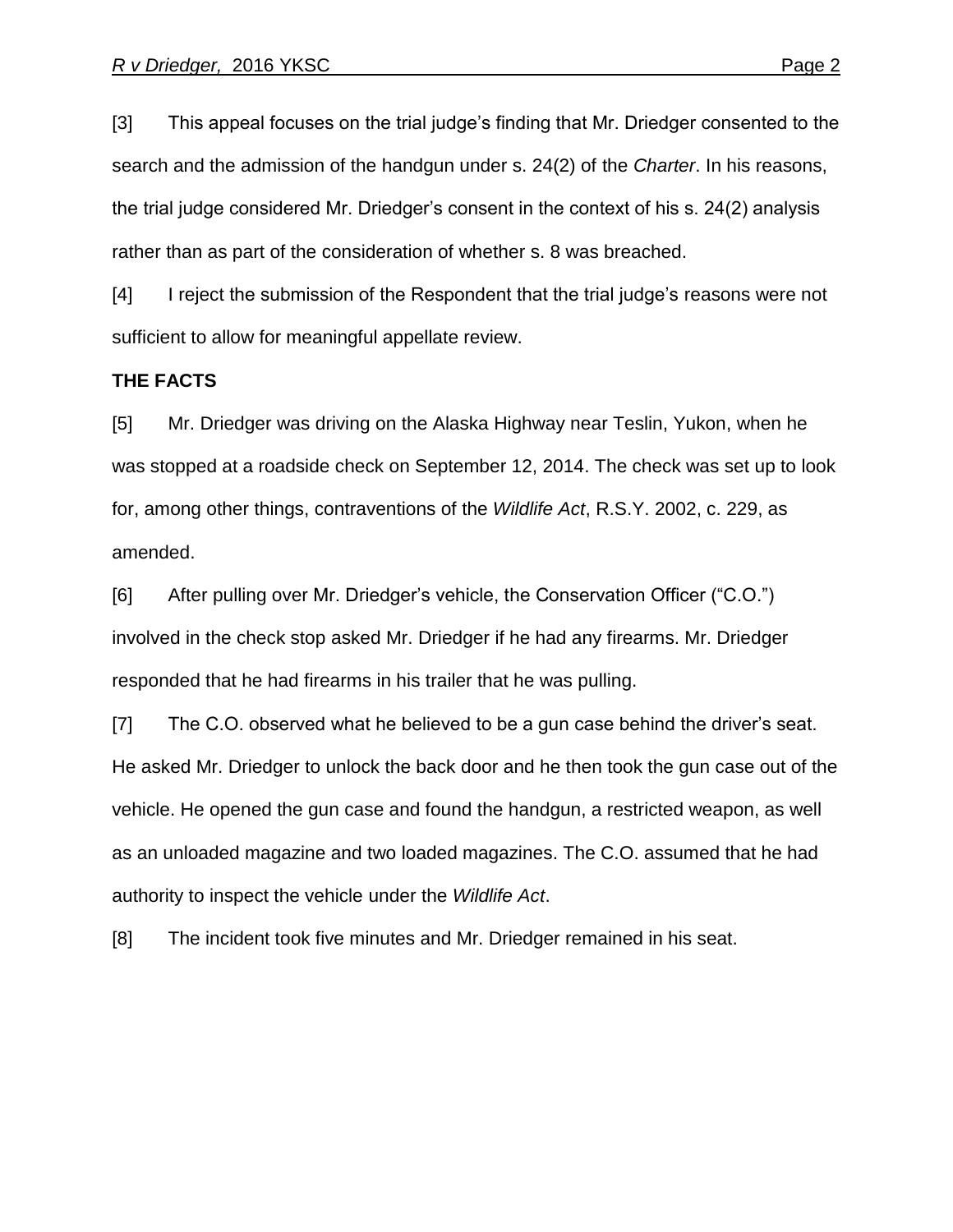# **THE TRIAL JUDGE'S DECISION**

[9] The trial judge held a *voir dire* to determine whether the search of the vehicle was a breach of s. 8 of the *Charter,* which states that everyone has the right to be secure against unreasonable search or seizure.

[10] The trial judge noted that the C.O. did not rely on s. 136(2) of the *Wildlife Act*,

which permits the C.O. to request the operator of a vehicle to produce a firearm for

inspection because he thought his reasonable grounds to believe there was a firearm in

the vehicle gave him the right to search under the *Act*.

[11] The trial judge ruled the seizure unlawful and relied on *R. v. Dhillon*, 2012 BCCA

254, at para. 76, to justify the impugned conduct under s. 24(2) of the *Charter* on the

basis that Mr. Driedger consented to the search. He described the consent as follows at

para. 8:

Now I will refer back to the particular facts of this case. The officer, as I said, did not ask Mr. Driedger to produce a firearm. He could have said, "Please produce that thing", the "thing" being the case. He is authorized to ask someone to produce "things" and could have said "I want to determine whether there is a firearm inside of it." Instead, for what he says are officer safety reasons, he told Mr. Driedger: "I want to inspect that case in the back to verify whether it is a firearm and I want you to unlock the door so I can do that." Mr. Driedger complied and unlocked the door. It could have gone down several different tracks, but the fact that Mr. Driedger did unlock the door is consent for the officer to do only what he said he wanted to do, and that is not search the vehicle, but look inside the case. The consent for that action of the officer was given by Mr. Driedger, and that therefore mitigates the seriousness of the breach to a considerable extent, and to the extent that, in my view, s. 24(2) should not be utilized to exclude the evidence.

[12] The trial judge fined Mr. Driedger in the amount of \$200 plus a 30% victim fine surcharge on each count.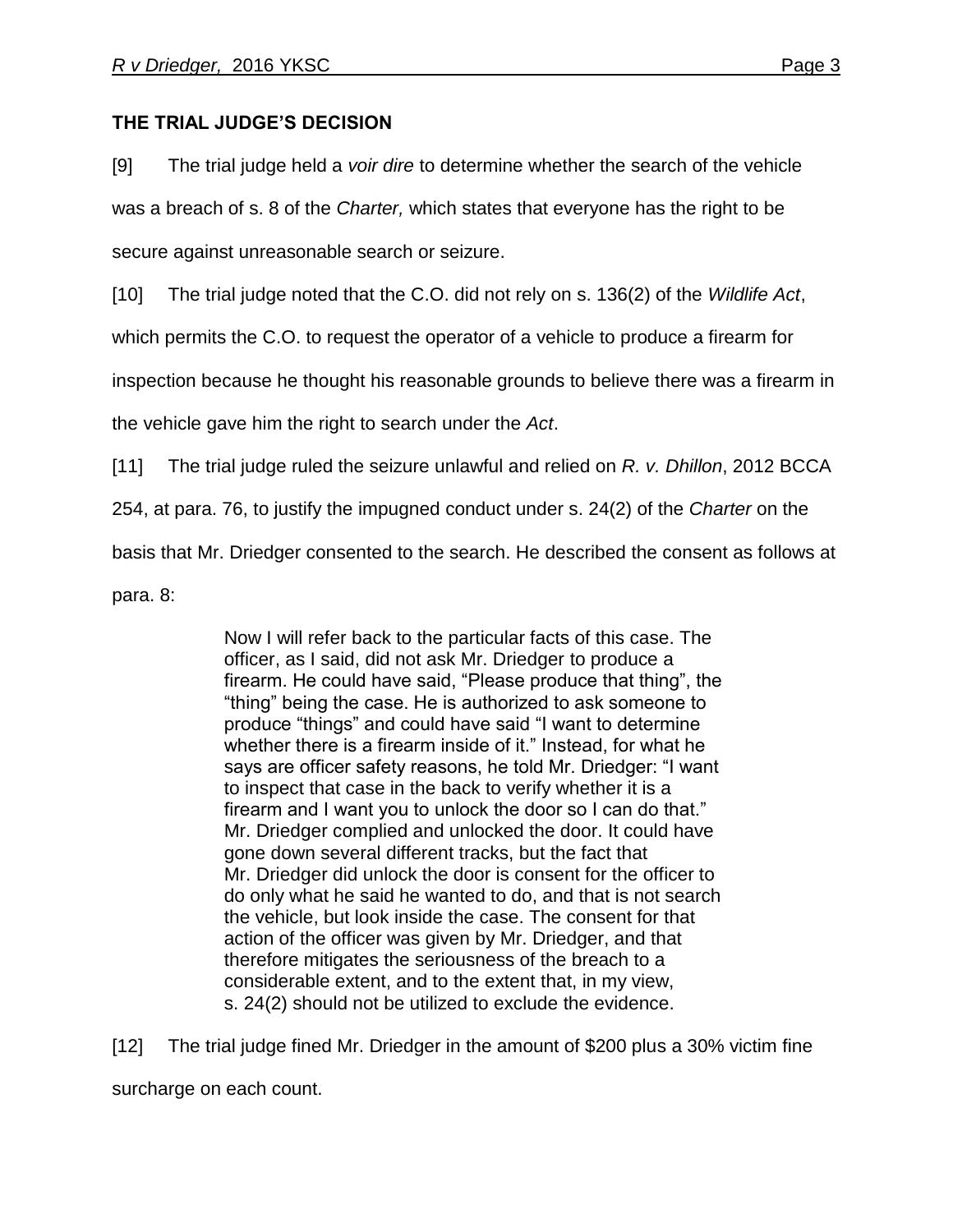# **THE ISSUES**

[13] The following issues will be addressed:

- 1. What is the standard of review?
- 2. Did Mr. Driedger consent to the search of his vehicle and gun case?
- 3. Should the handgun be admitted into evidence under s. 24(2) of the *Charter*?

## **The standard of review**

[14] The standard of review for an appeal on a question of law is one of correctness. The standard of review for an appeal on a matter of fact is whether the trial judge is shown to have made a palpable and overriding error.

[15] Where the matter is one of mixed fact and law, the standard of review depends on whether the error in law can be separated from the facts. Where it cannot be, the interpretation of the evidence will not be overturned absent palpable and overriding error (*R. v. Tiffin,* 2008 ONCA 306).

## **Did Mr. Driedger consent to the search of his vehicle and gun case?**

[16] The factual finding of the trial judge that Mr. Driedger consented to his search is an inference drawn from the evidence as there was no use of the word "consent" by either Mr. Driedger or the C.O. The trial judge found the fact that Mr. Driedger unlocked the door of his vehicle was consent for the C.O. "to inspect that case in the back to verify whether it is a firearm". In examination in chief, the C.O. stated:

> I asked him to make sure that the back door was unlocked so that I could open the rear door and verify whether or not it was a firearm.

[17] And in cross-examination he stated: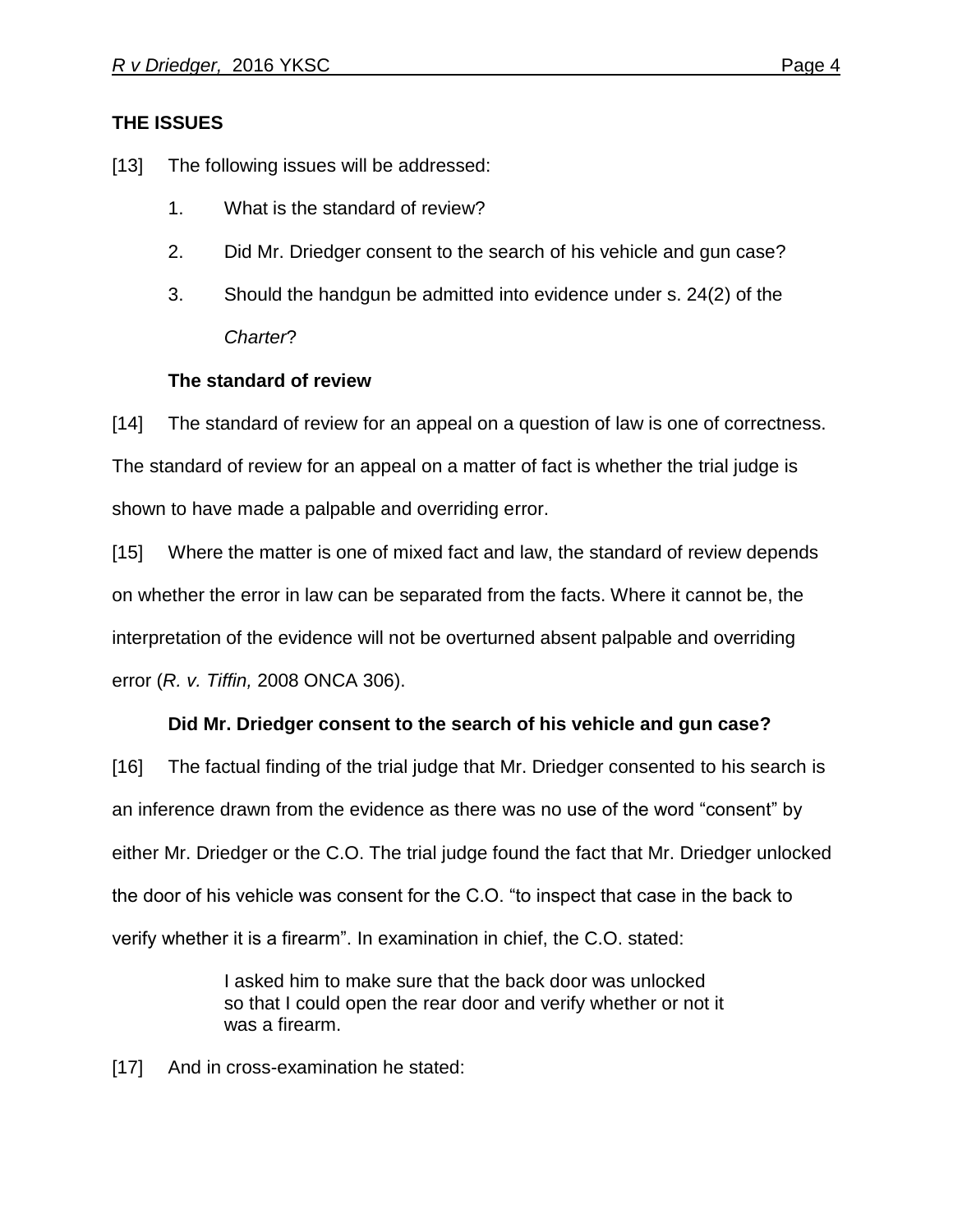- Q Okay. Now, let's just backtrack slightly. You testified that you did not ask permission to open the door, you just asked Mr. Driedger to open the door?
- A I asked that the back door be unlocked. I did not ask their permission.
- Q You you instructed him to unlock the back door?
- A Correct. I asked him to please open the door –
- Q Okay.
- A -- please unlock the door.
- Q Okay.
- A So it was an instruction or a question, but either way.
- Q And did you tell him for what purpose?
- A So that I can check the plastic case that I had seen.
- Q Did you tell him that you want to search the vehicle?
- A No.
- Q Okay. You told him that you want to check the box inside the vehicle?
- A Correct, I did.
- Q Okay. And so at no time was your intention to seek permission from Mr. Driedger to enter the vehicle and to retrieve the box or the case with the gun or what you expect – later found to be a gun?
- A Sorry, can you repeat your question?
- Q At no time did you seek permission from Mr. Driedger to enter the vehicle –
- A No.
- $Q \rightarrow$  and to retrieve the case or the container?
- A No, I did not ask permission to open the door.
- [18] The evidence is that after the verbal exchange, the C.O. simply opened the door

and removed and opened the case, finding the handgun. No further words were spoken

by Mr. Driedger to express his consent. Given that the accused did not expressly

consent to the search, the question is whether the trial judge properly applied the legal

test for consent confirmed in *Dhillon*, at para. 29, which requires that:

- (i) the individual must be advised of his right to refuse or withdraw his consent at any time;
- (ii) the individual must be made aware of the consequences of his consent to the search; and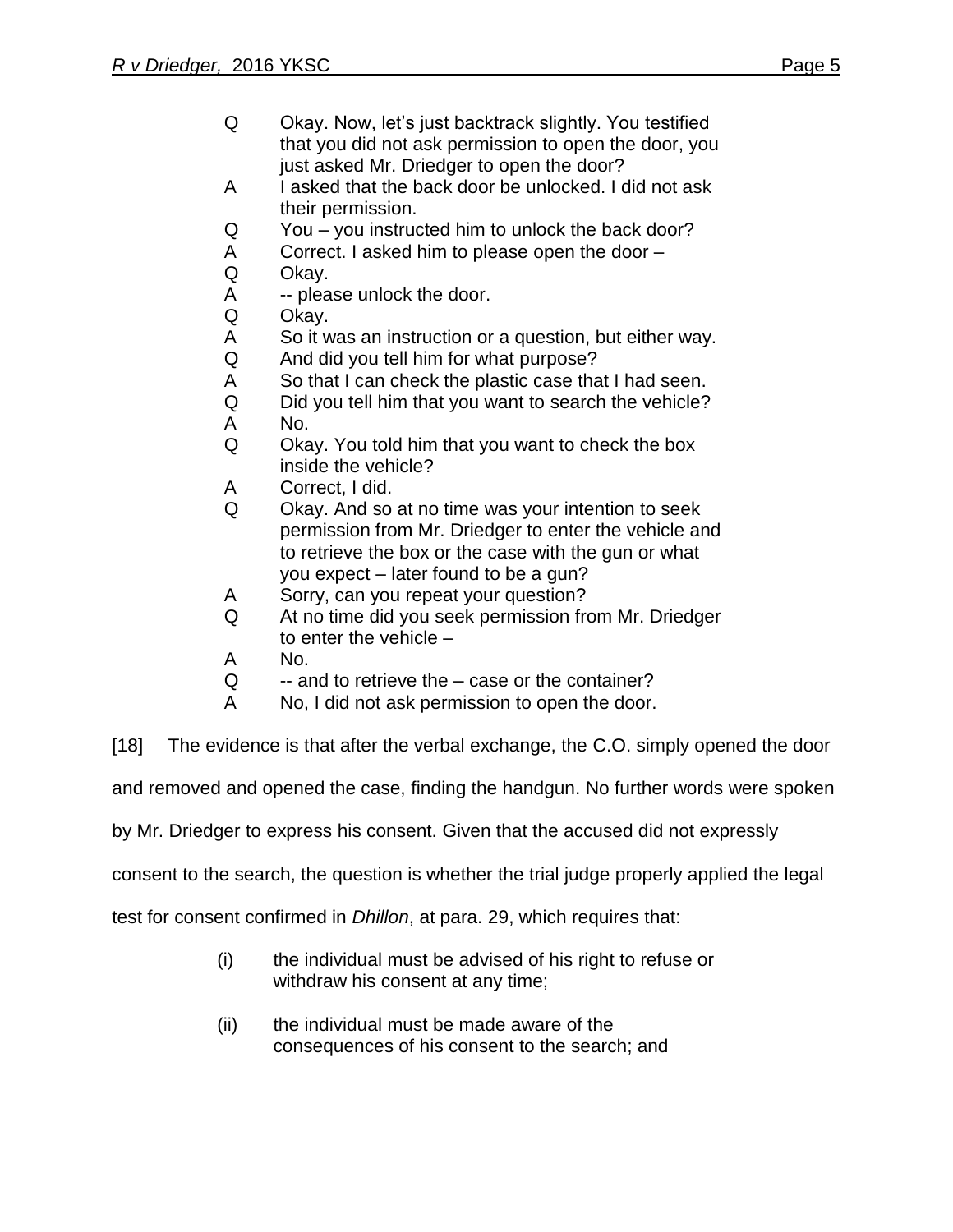(iii) the individual must be informed of his right to counsel in order to have explained to him the consequences of his consent to the search.

[19] In my view, none of the three legal tests was met in this case and the trial judge

gave no indication that he was even applying the consent test from *Dhillon*. To the

extent that this is a question of mixed fact and law, I conclude that, even applying the

more deferential palpable and overriding error standard of review, the trial judge erred in

finding that Mr. Driedger consented to the unlawful search.

[20] In the absence of a valid consent, both counsel agree with the trial judge's finding

that the warrantless search conducted by the C.O. was unlawful*.* His determination that

there was no legislative basis on which the C.O. could have conducted a warrantless

search was not appealed.

# **Should the handgun be admitted under s. 24(2) of the** *Charter***?**

[21] Section 24(2) of the *Charter of Rights and Freedoms* states:

(2) Where, in proceedings under subsection (1), a court concludes that evidence was obtained in a manner that infringed or denied any rights or freedoms guaranteed by this Charter, the evidence shall be excluded if it is established that, having regard to all the circumstances, the admission of it in the proceedings would bring the administration of justice into disrepute.

[22] In *R v Grant*, 2009 SCC 32, the Supreme Court of Canada set out the three

factors that must be taken into consideration and balanced:

(1) the seriousness of the *Charter*-infringing state conduct,

(2) the impact of the breach on the *Charter*-protected interests of the accused, and

(3) society's interest in the adjudication of the case on its merits.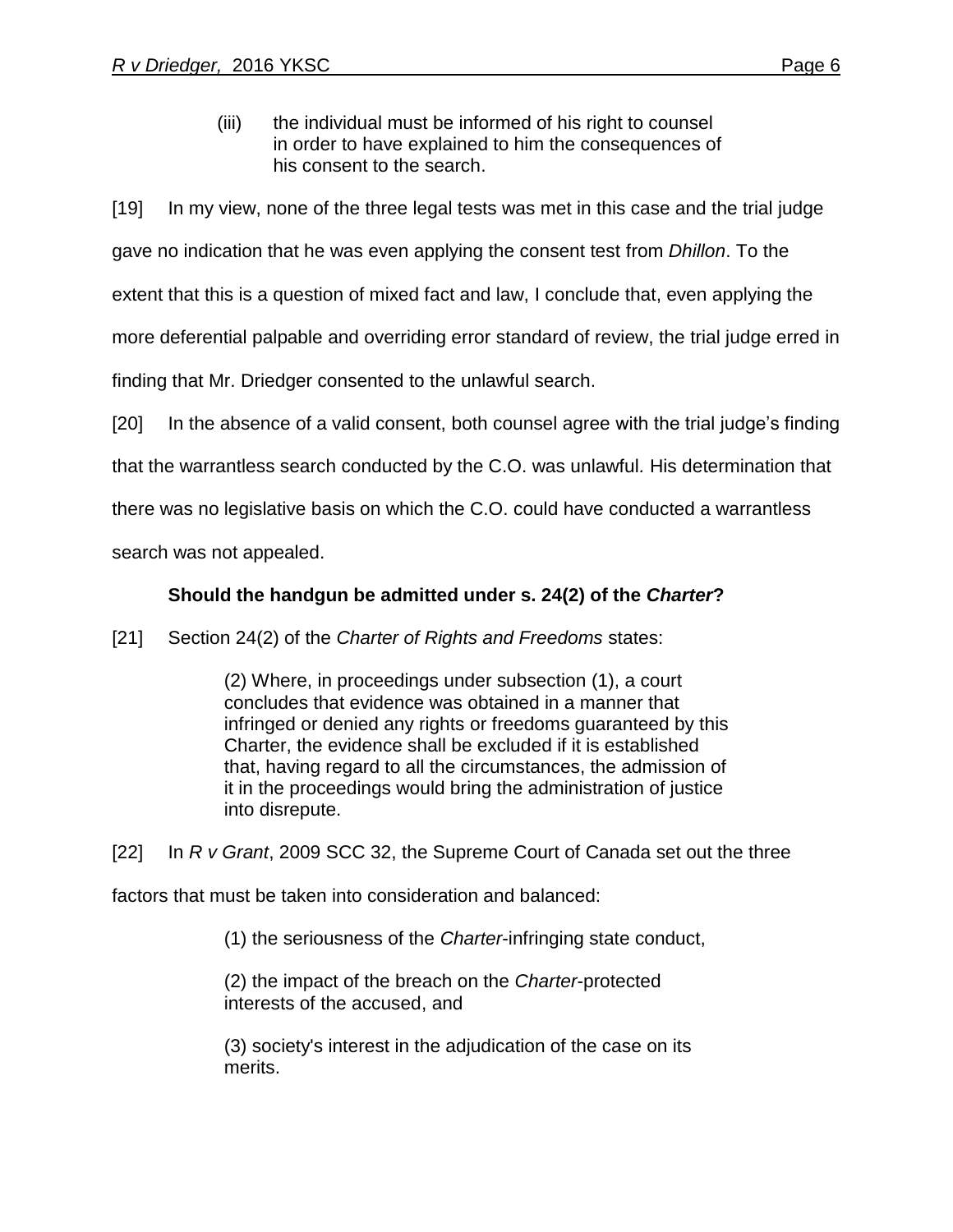[23] This Court has recently applied s. 24(2) in the case of *R v Gaber*, 2015 YKSC 38, which sets out the three factors in the context of the unlawful search of a corrections officer in the workplace.

#### **(i) The seriousness of the** *Charter***-infringing state conduct**

[24] The more severe or deliberate the state conduct, the greater the need for the court to dissociate from the conduct by excluding the evidence. While an inadvertent or minor violation reduces the need for exclusion, a wilful or reckless disregard of *Charter* rights will have a negative effect on public confidence in the rule of law.

[25] The conduct of the C.O. in this case reflects a minor violation of Mr. Driedger's *Charter* rights. The trial judge accepted, and I agree, that the C.O. could have asked that the firearms case in issue be produced for inspection and that Mr. Driedger would have had to comply under s. 136(2) of the *Act*.

[26] As well, although both counsel took the position before me that the search was unlawful, neither the trial judge nor I heard submissions about the scope of the warrantless search power under s. 142 of the *Wildlife Act*. Although the C.O. did not refer to this section in his evidence at trial, it would seem to me that this provision is one a C.O. could rely on to conduct a warrantless search of a vehicle in appropriate circumstances. The availability of this warrantless search power under the *Act* also tends to indicate that the violation was on the less serious end of the spectrum.

# **(ii) The impact of the breach on the** *Charter***-protected interests of the accused**

[27] This factor considers whether the breach was serious and undermined the protection of s. 8 or whether the breach was more fleeting and technical.